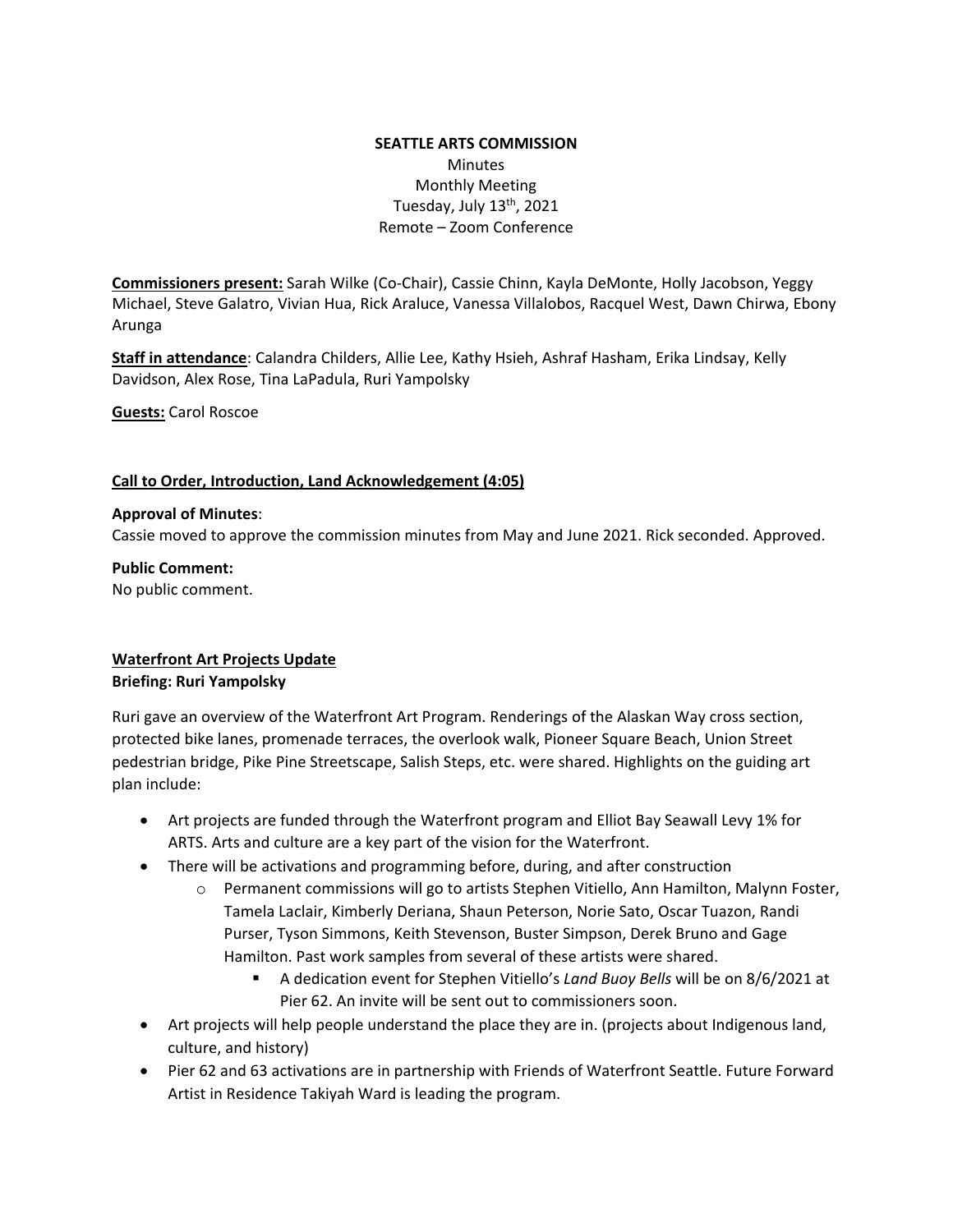- Adjacent projects include Stewart Wong's Chinese American Legacy Artwork Project, Dan Friday's work at the Seattle Aquarium, Elizabeth Conner's work at Colman Dock, and Leo Berk's work at King County Water Taxi
- Some projects will not complete until 2024.
- Please contact Ruri Yampolsky at the Office of the Waterfront for additional questions. [ruri.yampolsky@seattle.gov](mailto:ruri.yampolsky@seattle.gov)

### **SAC Questions/Comments:**

- Feels like the timing turned out to be good a time when community can benefit the most  $\circ$  The diversity of people using Pier 62 is great, everyone feeling they are welcome
- This is one of the largest investments in City's history; acknowledgement to Ruri and team for working on this project over the years.
- The SAC would like to keep posted on progress so they can spread the news to community and share the project more widely.

#### **Mayoral Forum/Survey Engagement**

### **Briefing: Ashraf Hasham (Stepping in for James Miles)**

SAC and Seattle City of Literature are working in partnership to coordinate a mayoral candidate forum (for Primary) and a pre-survey. Highlights:

- Forum takes place on 7/22 6-8pm. Candidates and moderators will be in-person, audience will view virtually.
- We have RSVPs from over half the candidates
- Partners include SAC, City of Literature, Cultural Districts, Arts Fund, CD Forum, Shun Pike, etc.
- An event registration link will be available no later than tomorrow morning. Allie will follow up.
	- $\circ$  One major request is finalizing questions to send to the moderators a Google Doc link will be shared.
	- o Will also send a link to the survey questions that the candidates are being asked.

## **SAC Questions/Comments:**

- Appreciation to Cultural Investment Committee members and partners for coordinating this work.
- This is the moment we can establish constituency and lay groundwork.
- It's important to show the numbers of folks showing up to this event please attend and spread the word!

### **Cultural Space Agency Update Briefing: Cassie Chinn**

The Cultural Space Agency was established as a PDA late last year and an interim council has been meeting twice a month to help steward ongoing developments. Interim council members include Cassie, Sarah, Vivian Phillips, Tim Lennon, Cote Soerens, and Randy Engstrom. Goals have been to establish the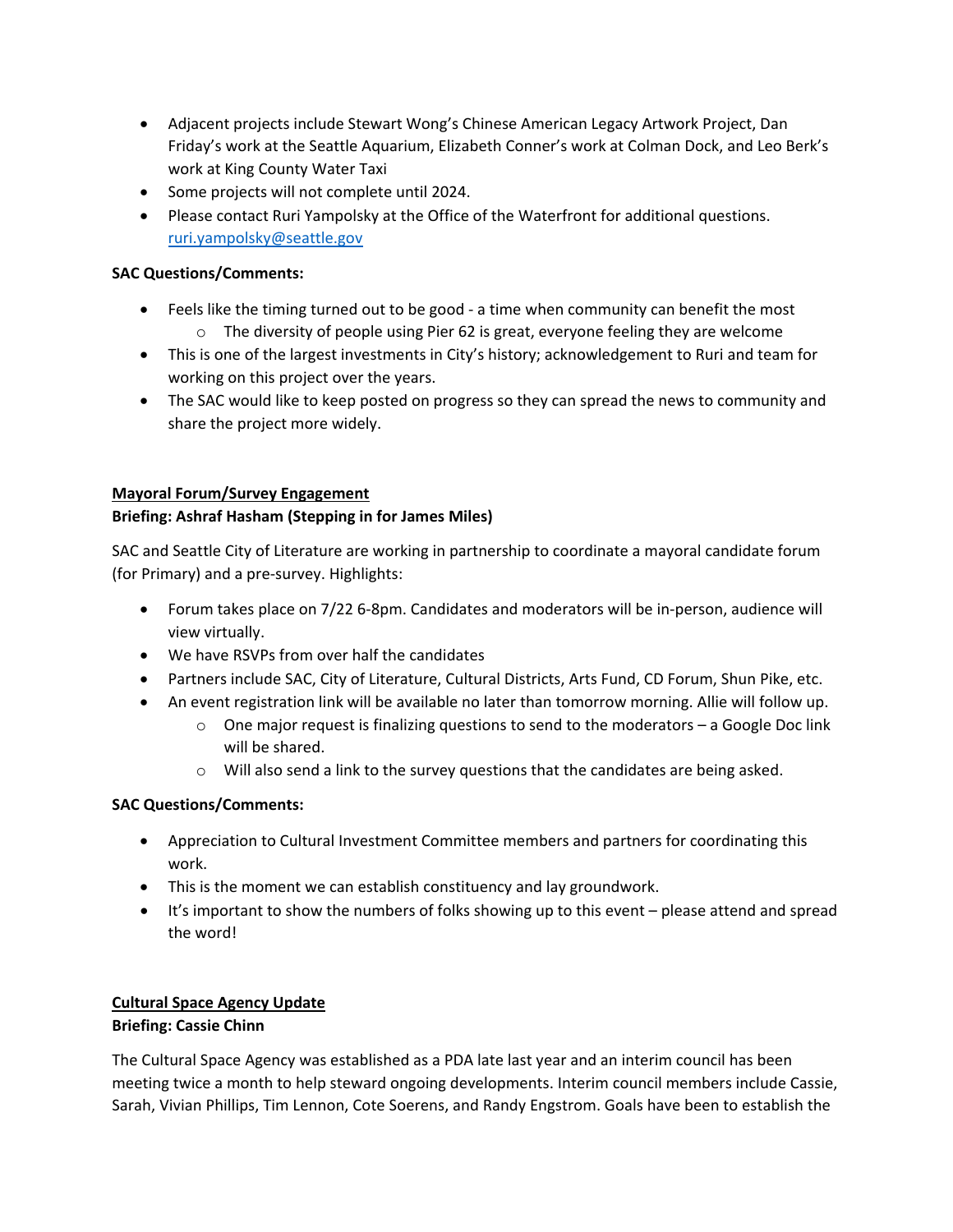BASE constituency and committees (joint board governance committee, property investments and programs committee, racial equity committee) and work with committees to establish a permanent council and figuring out how to transition from interim.

- Work completed so far (with appreciation to Matthew Richter who has been carrying a huge load!):
	- o Joint board governance committee implemented a permanent council application and selection process
	- $\circ$  Property investments and programs committee have been working to establish an initial pipeline for the evaluation of potential developments. Talking about developments from racial equity and values-oriented lens in addition to nuts and bolts.
	- $\circ$  Cultural Space Agency was recently elevated as a potential partner developer in the City's Strategic Investments program (a 30M fund to help with site acquisition) – shows the great need for something like the PDA for BIPOC community spaces. Matthew is engaging with potentially 18 applications for this round alone.
	- o Racial equity committee further developed racial equity values, which is embedded in the charter documents for orgs – want to keep these living and active.
- Upcoming Permanent council transition, hiring of first staff
- First members of the permanent council are being put through the pipeline right now, but there will be a full second group that comes on in the fall, so applications will continue to be rolling. Will make sure SAC knows about this opportunity.

## **SAC Questions/Comments:**

- Hearing that the need is greater than dollars short and long term, what are the potential funding streams, and what can SAC do now to help be competitive down the road?
	- $\circ$  Open to creative ideas for funding. To date, working hand in hand with the Equitable Development Initiative and Strategic Investment Fund administered through OPCD. Through these avenues, there's been initial seed funding when there is a sale of City property – sometimes these sales have been tied to supporting affordable housing, etc. so there may be potential advocacy in that area.
		- The Equitable Development Initiative with the support of Race and Social Equity Taskforce and SouthCORE were able to advocate for tax streams to be able to support the initiative. (5M from the Airbnb tax would go towards EDI)
		- Annual 20M jump start tax to EDI will make sure this stays within the allocation
	- $\circ$  We often talk about equitable development in the city, but a lot of our community of color have already been forced out/displaced from the city. There is an effort to establish an equitable development initiative in King County as well: [https://secure.everyaction.com/kpJuzgjML0SnLq57C0xPRw2?emci=5f32b131-18e0](https://secure.everyaction.com/kpJuzgjML0SnLq57C0xPRw2?emci=5f32b131-18e0-eb11-a7ad-501ac57b8fa7&emdi=2bc16a67-19e0-eb11-a7ad-501ac57b8fa7&ceid=4515112) [eb11-a7ad-501ac57b8fa7&emdi=2bc16a67-19e0-eb11-a7ad-](https://secure.everyaction.com/kpJuzgjML0SnLq57C0xPRw2?emci=5f32b131-18e0-eb11-a7ad-501ac57b8fa7&emdi=2bc16a67-19e0-eb11-a7ad-501ac57b8fa7&ceid=4515112)[501ac57b8fa7&ceid=4515112](https://secure.everyaction.com/kpJuzgjML0SnLq57C0xPRw2?emci=5f32b131-18e0-eb11-a7ad-501ac57b8fa7&emdi=2bc16a67-19e0-eb11-a7ad-501ac57b8fa7&ceid=4515112)
- The first project will be important and the various ways in which community will lift it up will be important in terms of gaining public favor and helping us in advocacy efforts.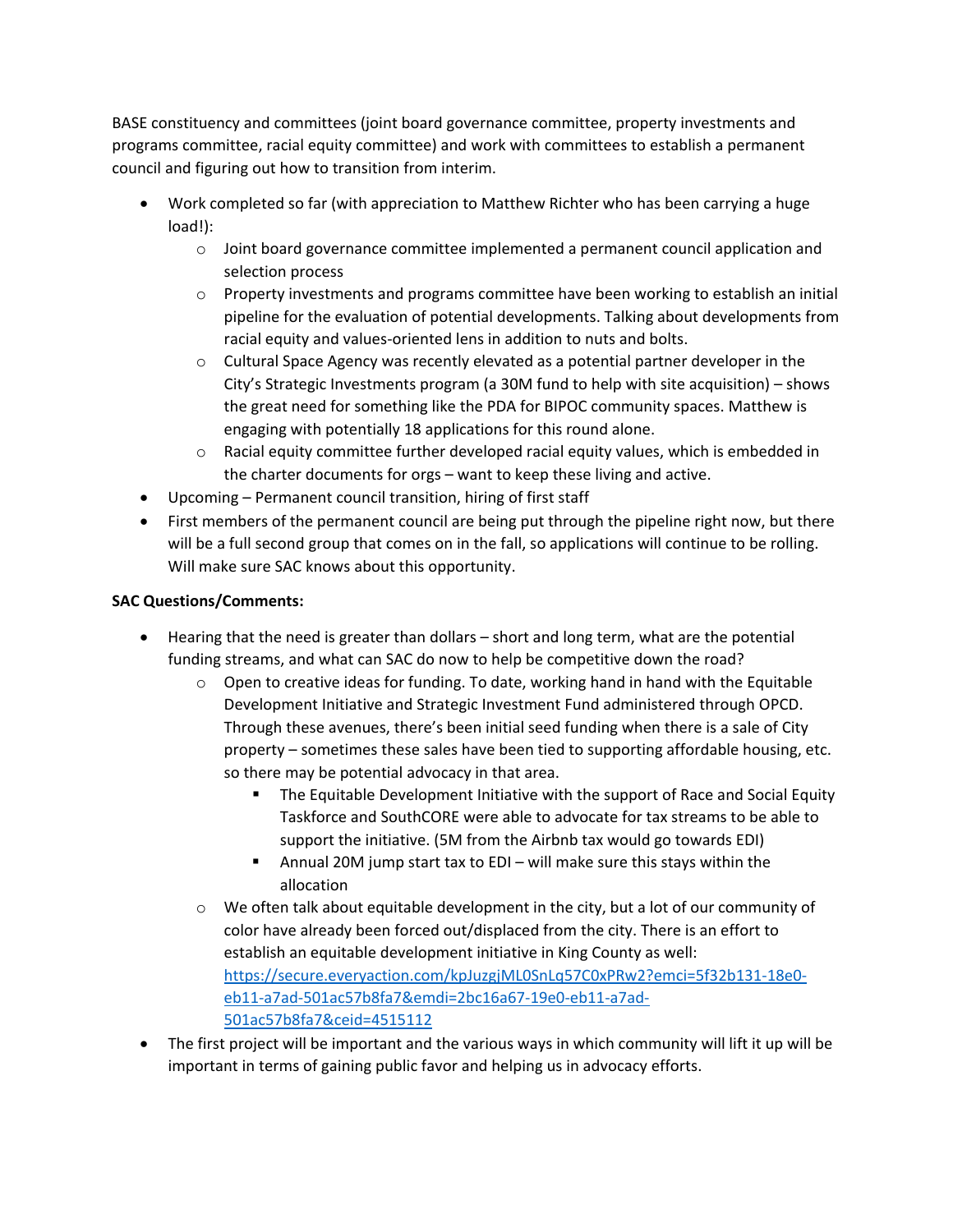## **Co-Chairs Report Briefing: Sarah Wilke**

- Debrief meeting with Mayor Durkan:
	- $\circ$  Regarding the new ARTS director search, the Mayor really heard the need for deep community engagement and made a huge difference by making a pivot to the path forward. The director appointment will now happen with the next Mayor and we are able to use the next 6 months to think about community engagement and pair this conversation with Mayoral candidate engagements.
		- Regarding the Mayor's comments about interim directors not having as much influence and a new appointment for ARTS being back of line – should we be concerned and how can we prepare?
			- $\triangleright$  These should be posed as clear asks in mayoral candidate survey/forum questions. We still need candidates who don't win on our side.
			- $\triangleright$  This can be more about projects we want to make a case that the next Mayor knows the importance and value of arts. SAC can hand them a package of what it looks like to be successful, and we can do the research ahead of time. The work starts now.
	- $\circ$  Reflecting on how hard it was to get arts as a line item in the budget, and the need to put pressure on electeds to take care of people. The next mayor needs to be a strong advocate of arts – arts has already done so much for the city and we don't want to have to make a case for why arts is important.
	- $\circ$  When can we start talking about 2022-23 budgeting and putting suggestions together?
		- There are two formal opportunities for SAC the letter that goes to the Mayor in May and the letter to City Council after Mayor transmits budget to Council (last week of September). The executive committee will discuss how to gather that information. We will also reference the letter from May and see what should go forward. Sarah will follow up on this via email.
		- **EXEDENT** Commissioners meeting with City Council this summer to share priorities and perspectives will be an impactful time on awareness (e.g., how are we putting funding into Cultural Space Agency; admissions tax being down when cultural community needs most support; director search priorities)

# **Director's Report Briefing: Calandra Childers**

- Deep appreciation to SAC on recent advocacy and mobilizing around the needs of artists and our cultural organizations, which resulted in major changes to the federal American Rescue Plan Act (ARPA) and what will be available for our cultural sector. It's a true demonstration of the role of SAC as advocates and the incredible impact on policy and budget as a collective.
- Dedicated funding:
	- $\circ$  Created Commons Public Art program hiring artists to activate neighborhoods. First events kick off 7/17-18 weekend. More info will be provided in follow up email.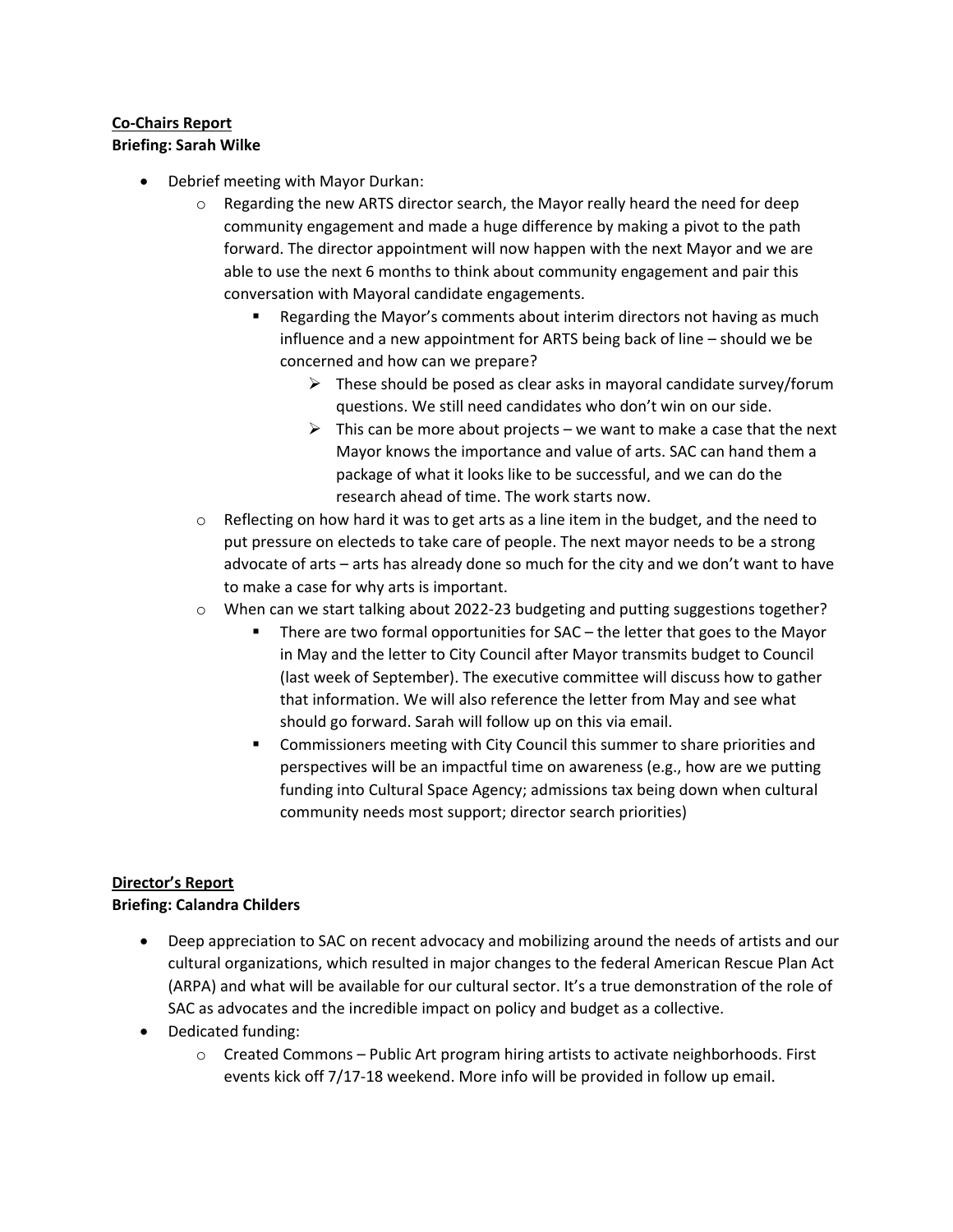- $\circ$  3M fund (from OED but will be managed by ARTS) towards cultural organizations for restarting/reopening (rehiring staff, paying for rent and utilities, jumpstarting programming, etc.). Currently working on parameters and structure and will keep SAC posted. Also coming from this bucket includes funding for Cultural Districts for their geographically focused work and a dedicated Hope Corps program that is about hiring creative workers to work on storytelling related to gun violence (working with media outlet and King County Public Health).
- o 25M direct dollars for low-income individuals Through our advocacy conversations we were able to get artists and cultural workers added to the list of individuals who might be facing these circumstances. We are working with OIRA on how to get funds out and how to ensure creative workers are part of the folks getting reached out to and getting access. (figuring out how to get partnerships set up with specific arts and culture orgs that are connected with low income BIPOC artists) Please let Calandra know if you know of any orgs to consider.
- Steve will be terming out at the end of the year, and we need to recruit our SAC Commission Appointment. We currently don't have a specific process set for the Commission seat and would like to propose that we use our SAC Matrix to identify our gaps and move forward with recommendations. Please see previous email from Allie and make sure to fill in your information in the SAC Matrix, and at our September meeting we will go over the matrix, identify the gaps and ask commissioners to fill out a nominations form that meet those gaps. Then in October we can vote on those folks and bring them forward in November/December.
- Location for August Picnic SAC traditionally takes a break from monthly meetings in August. Instead, we have a BBQ/get-together during the same time (second Tuesday at 4pm)! If you have any location ideas/recommendations, please let Allie or Calandra know. Hoping to confirm this next week.

#### **SAC Questions/Comments:**

- One of the challenges that orgs are facing with reopening is the change of public spaces and public use of cultural institutions which SAM is experiencing related to houseless services. Wondering if there is a connection to this new body of funding and support for orgs that might be grappling with this issue (trying to be sensitive and helpful but also maintain a safe and open environment)?
	- $\circ$  Kathy Hsieh has been supporting this issue we are trying to put in a request to see what resources might be available, but we are also trying to be cautious and center what we are hearing from BIPOC communities in terms of what their priorities are. We are looking at the health, wellbeing, and safety of communities that have been most deeply impacted and trying to find a good balance that benefits communities of color but might not directly address houseless/public space issue. Also talking to other departments on how to partner and look at issue holistically.
	- $\circ$  Maybe there is a role that the Cultural Districts might play in this conversation in terms of being able to be a provider of support services or a conduit into neighborhoods where there's a high concentration of arts orgs?